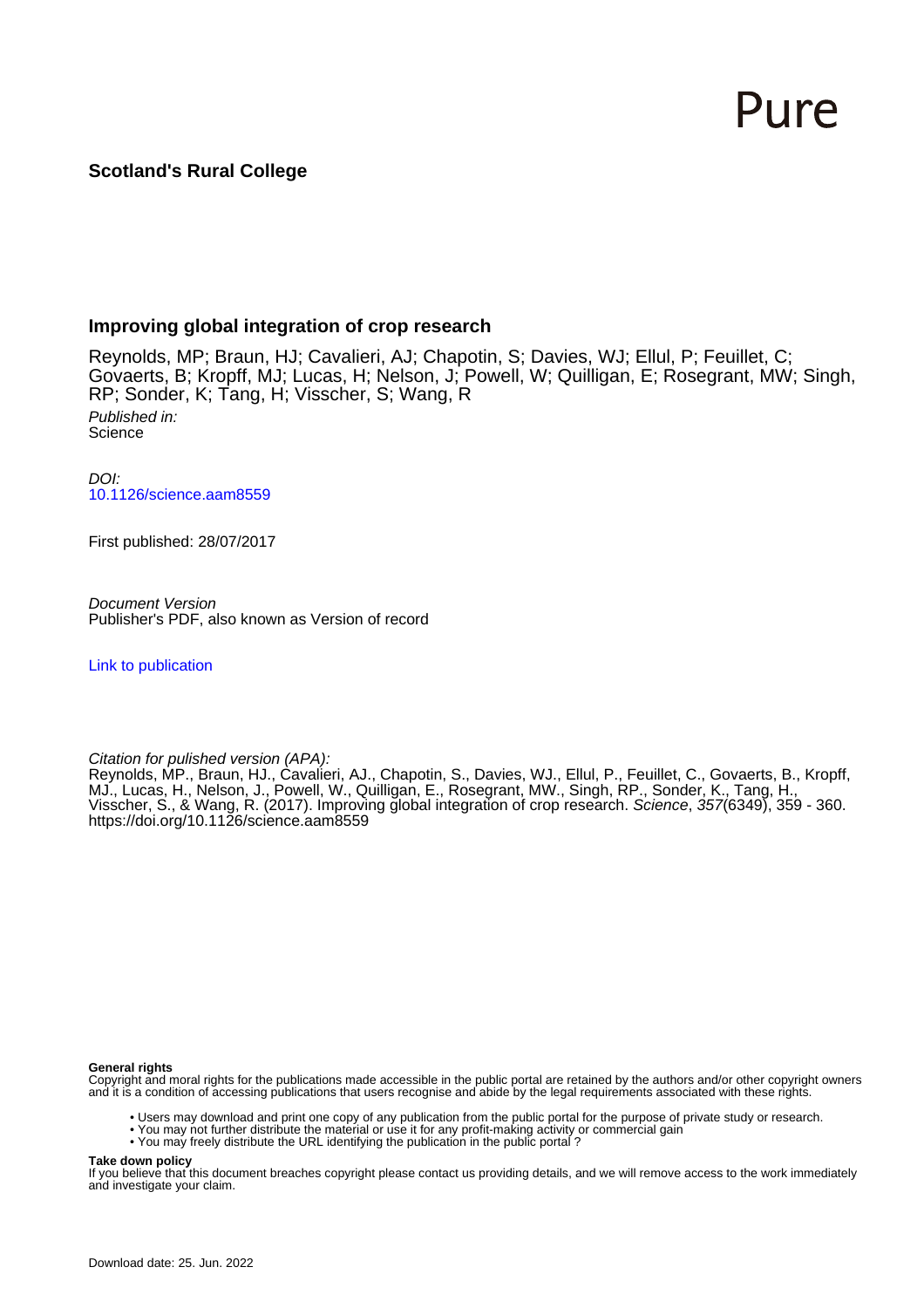

## **AGRICULTURE**

# *Improving global integration of crop research*

Field laboratories in realistic crop environments are needed

*By* **M. P. Reynolds,<sup>1</sup> H. J. Braun,<sup>1</sup> A. J. Cavalieri,<sup>2</sup> S. Chapotin,<sup>3</sup> W. J. Davies,<sup>4</sup> P. Ellul,<sup>5</sup> C. Feuillet,<sup>6</sup> B. Govaerts,<sup>1</sup> M. J. Kropff,<sup>1</sup> H. Lucas,<sup>7</sup> J. Nelson,<sup>1</sup> W. Powell,<sup>8</sup> E. Quilligan,<sup>1</sup> M. W. Rosegrant,<sup>9</sup> Ravi P. Singh,<sup>1</sup> K. Sonder,<sup>1</sup> H. Tang,10 S. Visscher,11 R. Wang<sup>12</sup>**

I n recent decades, the scientific, development, and farm communities have contributed to substantial gains in crop productivity, including in many less developed countries (LDCs) (*1*), yet current yield trends and agri-food systems are inadequate to match projected demand (*2*). Addressing transnational crop challenges will require refinement of research infrastructure and better leverage of global expertise and technologies. Drawing on lessons learned from international collaboration in wheat, we outline how such a model could evolve into a Global Crop Improvement Network (GCIN) encompassing most staple food crops, providing access to wellcontrolled "field laboratories," while harmonizing research practices and sharing data. Combined with socioeconomic and cropping systems research, a GCIN could revolutionize the ability to understand and model crop responses to environments globally and accelerate adoption of vital technologies.

Pioneering approaches for globally coordinated crop research (initially rice, wheat, and open-pollinated maize) emerged during the Green Revolution (*3*). The International Wheat Improvement Network (IWIN), part of the CGIAR system, tests new wheat genotypes at approximately 700 field sites in over 90 countries. Breeding, directed toward 12 different mega-environments that represent a range of temperature, moisture, and disease profiles, is conducted at strategic research hubs to develop around 1000 high-yielding, diseaseresistant lines. These are targeted to major agro-ecologies and are delivered annually as international public goods (IPGs). Data on adaptive responses of new lines is shared within IWIN to refine research and breeding methods (*4*–*6*). IWIN-related varieties cover more than half of the wheat area in LDCs, giving additional value (attributable to IWIN research) of between \$2.2 and \$3.1 billion per year, spread among resource-poor farmers and consumers (*6*). The benefit-cost ratio of this investment is over 100:1, without considering the added value of avoiding devastating disease pandemics by breeding for disease resistance (*5*), or the estimated 20+ million hectares of ecosystems that have been spared cultivation as a result of increased productivity (*7*). IWIN has amassed a database of over 20 million phenotypic data points that are beginning to be exploited, e.g., in modeling crop responses to climate changes (*4*).

Transnational field testing could close gaps in crop yield. Severe drought in China has affected harvests.

# **ACHIEVING A GLOBAL NETWORK**

Taking IWIN as a baseline, three developments are suggested for a GCIN-like approach to transnational field testing. First, expand the network to include other species, disciplines, and key actors in crop value chains while adopting and harmonizing best practices. Second, underpin parallel research in cropping systems investigating interactions between genotype, environment, and input management, to better understand and close yield gaps (*8*). Third, underpin national program capacity and develop research infrastructure at key agro-ecologies sites. Infrastructure such as high-throughput phenotyping (*9*) and remote-sensing platforms (*10*) has increased the scope and rigor of field-based research. By accessing a wider range of experimental factors (crops, environments, new technologies, input constraints, etc.) while facilitating sharing of research methods, tools, and data among a broader partner base, research is enhanced via regionally coordinated multilocation research. A systematic and better-equipped field network can bring more scientific rigor (as well as technologies) to the field, and reduce dependence of upstream work on environmentally controlled research facilities that are unrepresentative of cropping situations (*11*).

Shared research platforms may be the only equitable way to access sites that are analogs for future climate and disease threats. This is especially true for countries with a low range of environments (*12*). Many problems of global or regional concern can be tackled through a collective approach; for example, a public network of free-air  $\mathrm{CO}_2$  enrichment facilities at key crop environments would provide guidance for climate adaptation. IWIN accesses key ecologies for global leverage, including screening for a highly virulent stemrust fungus (Ug99) in Kenya to avert a global pandemic (*5*), and the International Wheat Yield Partnership (IWYP), where outputs of basic research are translated into breeding.

Although the main role of a GCIN would be orchestrating field-based research across disciplines and environments, close links with national agricultural research services (NARS) could help the outputs and infrastructure of a GCIN to underpin downstream activities (*12*). These include innovative extension and decision support (radio, mobile phone, and other technologies) provided by nongovernmental organizations, private seed

lInternational Maize and Wheat Improvement Center, Mexico D.F., Mexico. ?Bill & Melinda Gates Foundation, Seattle, WA, USA. <sup>3</sup>U.S. Agency for International Development, Washington, DC, USA. <sup>4</sup>Global Plant Council and Lancaster University, Lancaster, UK.<sup>5</sup>CGIAR System Organization, Montpellier, France.<sup>6</sup>Crop Science Division, Bayer, Morrisville, USA.7Wheat Initiative and National Institute for Agricultural Research, Paris, France. <sup>8</sup>Scotland's Rural College, Edinburgh, UK. <sup>9</sup>International Food Policy Research Institute, Washington, DC, USA. <sup>10</sup>Chinese Academy of Agricultural Sciences, Beijing, *China.<sup>11</sup>Biotechnology and Biological Sciences Research Council, Swindon, UK.<sup>12</sup>Food and Agriculture Organization of the United Nations, Rome, Italy. Email: m.reynolds@cgiar.org*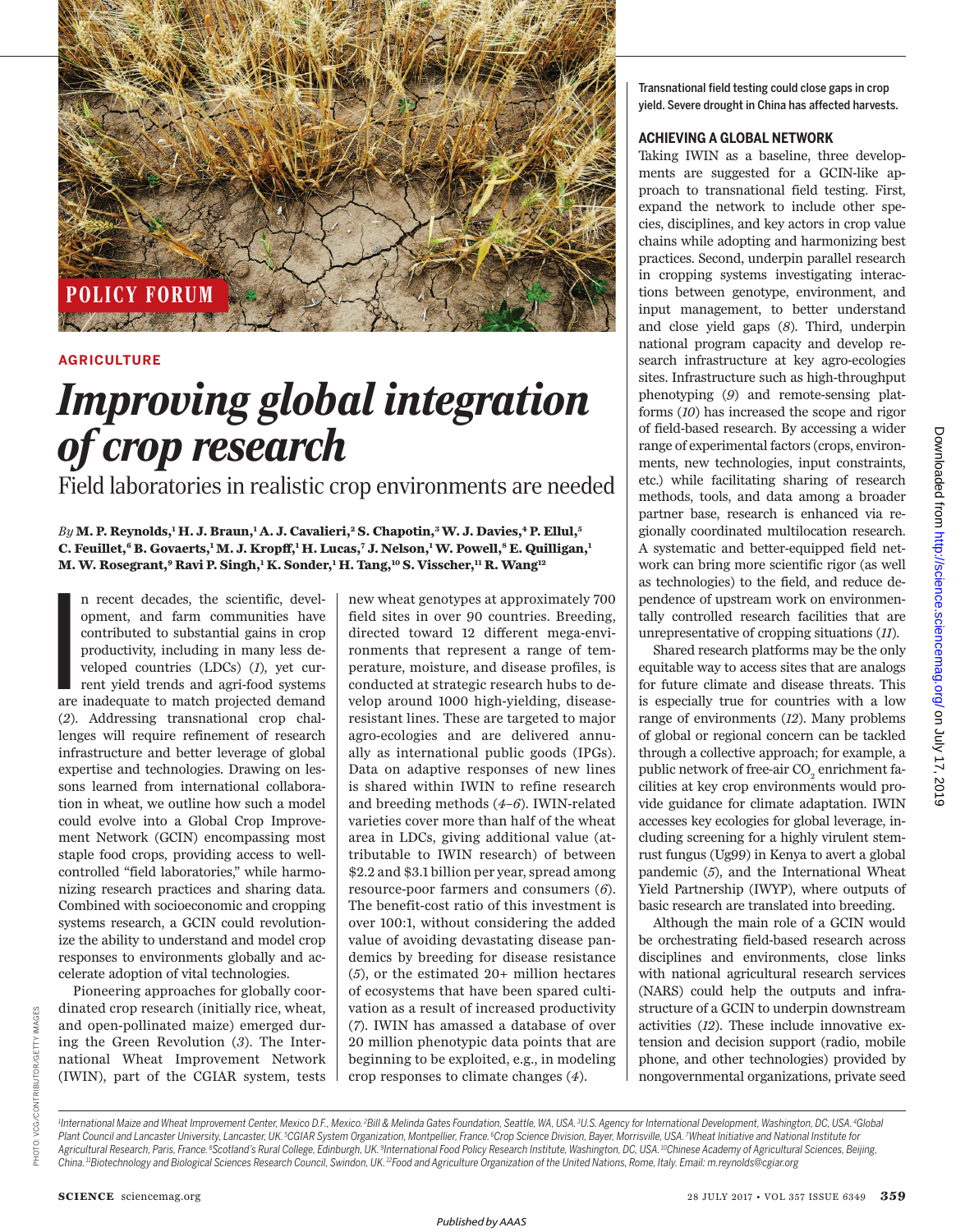and input companies, and public extension programs. Such linkages would detect bottlenecks to adoption of new technologies.

### **DATA INTEGRATION**

Common standards are required if data are to be comparable across experimental variables, including germplasm, environments, and other research interventions. Highthroughput phenotyping and genotyping protocols have some agreed standards (*9*, *13*). Standardized protocols also add value in modeling studies where core data sets drive simulations, permitting alternative interventions to be evaluated and prioritized. Crop models have been used to estimate impacts of climate change on crop performance (*4, 10*), yet many breeding and agronomy data sets do not fulfill core needs to drive models.

Research institutions and funding bodies could facilitate more timely data sharing by prioritizing publication of results linked to open-access data. Data sharing will drive standardization toward more precise descriptions of environments and experimental treatments, and more "searchable" databases (*14*). Although intellectual property (IP) rights are necessary incentives for private investment, greater access to data benefits all sectors. It would be mutually beneficial to carefully define "precompetitive" research so that private entities are encouraged to share nonsensitive data more routinely in precompetitive mode and when engaged in public-private partnerships (PPPs). Some transforming technologies could be made more accessible through nonexclusive licenses, while ensuring that industry received returns on investments.

#### **OVERCOMING BARRIERS**

Networks like IWIN that have brought together a broad spectrum of partners—from the CGIAR system, academia, NARS, and the private sector—are now largely funded by competitive (as opposed to core) funds, with the attendant transaction costs and unpredictability of funding that limits a longerterm vision. Whereas the CGIAR has moved its core agenda in other directions (including upstream), many Western academic institutions are forging new bilateral projects with traditional CGIAR partners (i.e., NARS in LDCs). This reinforces the value of wellcoordinated multilateral partnerships to accelerate impacts, the kind of role a GCIN can provide. The expectation for crop research programs to deliver positive outcomes on the livelihoods of resource-poor people—another dimension of the CGIAR's expanded remit (*15*)—is complex, as new crop technologies are just one part of an equation that includes factors such as credit, market forces, national policy, etc. New collaborative paradigms encompassing a broader range of stakeholders, as proposed here, would bolster such outcomes, e.g., in the context of microfinancing and other PPPs. Yet a 2015 international workshop on the promotion of PPPs organized by 10 international agencies—including the CGIAR—identified uncertainty in funding of international programs as a key risk for improved resilience of agri-food systems (*15*).

Increasingly high transaction costs associated with IPG work must also be addressed. These are partly driven by liability and IP issues, and partly by the prioritization of full accountability and risk minimization, which favor short-term, project-driven research over longer-term, multilateral research programs.

One way to initiate and finance a GCIN would be through structural re-arrangement within the CGIAR, whose annual budget is approximately US\$900 million. For 2017, the total budget expected for crop research—in-

# *"A successful GCIN would likely require a consortium of funding bodies..."*

cluding trait discovery, variety development, and seed systems—is approximately \$200 million, covering the major cereals, legumes, roots, and tubers. These crop networks would constitute the major components of a GCIN, while additional investment would underpin and improve NARS infrastructure, encompass underutilized crops—e.g., quinoa (*16*) and achieve cohesion and a strategic vision. Some costs would be offset by economies of scale, including shared infrastructure, data, and best practices across crops. IWIN and other crop-testing networks rely heavily on voluntary data return, in exchange for shared germplasm and other technologies generated from initial investment in CGIAR programs. A GCIN would thus count on substantial leverage of a massive body of human, physical, and scientific capital from existing crop networks in return for shared benefits of multilateral collaboration and improved research infrastructure. Recently established crosscutting CGIAR platforms, including one to harness big data and another for modernization of breeding methods within CGIAR centers, would also contribute to a GCIN's goals.

Some multinational seed companies have invested heavily in infrastructure at key research locations, and the model is no less compelling for achieving food security through provision of IPGs (e.g., Feed the Future, CGIAR, Bill & Melinda Gates Foundation). Some elements of a GCIN could be supported by hybrid funding mechanisms such as the Foundation for Food and Agriculture Research model that requires 50% private industry investment to receive government funding, or the Phytobiome Alliance PPP. There is an IP challenge when private entities join forces, but many are moving in the direction of cooperating at the precompetitive level to share risks and costs associated with basic research. With clear definitions and agreements, investment by industry in precompetitive areas would allow private companies to develop products further down the line, while raising the technology bar for all. The notion that private entities would invest in a GCIN (with its LDC focus) is supported by two key facts. First, the G20 research priorities and those of LDCs served by the CGIAR often overlap, providing opportunities for international collaboration. Second, future markets for crop commodities will be dominated by current LDCs where population is growing fastest and diets are rapidly changing. The IWYP model is one example where IP arrangements involving global access to new germplasm have been agreed across a global PPP.

A successful GCIN would likely require a consortium of funding bodies to set the agenda and put governance in place according to their own criteria. An evaluation process should be designed to estimate ex ante and ex post returns to the network, and precedents are extremely favorable (*3, 6, 7*). At this stage, the best way to promote a GCIN is to elaborate a scientific rationale based on precedents and opportunities.  $\blacksquare$ 

#### **REFERENCES AND NOTES**

- 1. R. A. Fischer, D. Byerlee, G. O. Edmeades, *Crop Yields and Food Security: Will Yield Increases Continue to Feed the World?* ACIAR Monograph (Canberra, 2014).
- 2. D. K. Ray *et al.*, *PLOS ONE* 8, e66428 (2013).
- 3. P. L. Pingali, *Proc. Natl. Acad. Sci. U.S.A.*109, 12302 (2012).
- 4. S. M. Gourdji *et al.*, *Proc. R. Soc. B*. 280, 20122190 (2013).
- 5. R. P. Singh *et al.*, *Annu. Rev. Phytopathol.* 49, 465 (2011). 6. M. A. Lantican *et al.*, *Impacts of International Wheat Improvement Research, 1994-2014* (CIMMYT, Mexico, D.F.,
- 2016). 7. J. R. Stevenson, N. Villoria, D. Byerlee, T. Kelley, M. Maredia,
- *Proc. Natl. Acad. Sci. U. S. A.*110, 8363 (2013). 8. D. B. Lobell, K. G. Cassman, C. B. Field, *Annu. Rev. Environ. Resour.* 34, 179(2009).
- 9. J. L. Araus, J. E. Cairns, *Trends Plant Sci.*19, 52 (2014).
- 
- 10. D. B. Lobell *et al.*, *Nat. Clim. Chang.*1, 42 (2011).
- 11. H. Poorter *et al.*, *New Phytol.* 212, 838 (2016).
- 12. M. P. Reynolds, *J. Exp. Bot.* 63, 10 (2012). 13. N. Pérez-Harguindeguy *et al.*, *Aust. J. Bot.* 61, 167 (2013).
- 
- 14. Editorial, *Nat. Genet.* 47, 99 (2015). 15. C. Leeuwis, L. Klerkx, M. Schut, *Glob. Food Security*
- 10.1016/j.gfs.2017.06.002 (2017).
- 16. K. B. Ruiz *et al.*, *Agron. Sustain. Dev.* 34, 349 (2014).

### **ACKNOWLEDGMENTS**

The authors acknowledge support from the U.S. Agency for International Development (USAID), the Bill & Melinda Gates Foundation (OPP1052535), and the CGIAR Platform for Big Data in Agriculture. The views and opinions in this paper are those of the authors and not necessarily those of USAID. This work is licensed under a Creative Commons Attribution 4.0 International (CC BY 4.0) license, which permits unrestricted use, distribution, and reproduction in any medium, provided the original work is properly cited. To view a copy of this license, visit http://creativecommons.org/licenses/by/4.0/. This license does not apply to figures/photos/artwork or other content included in the article that is credited to a third party; obtain authorization from the rights holder before using such material.

10.1126/science.aam8559